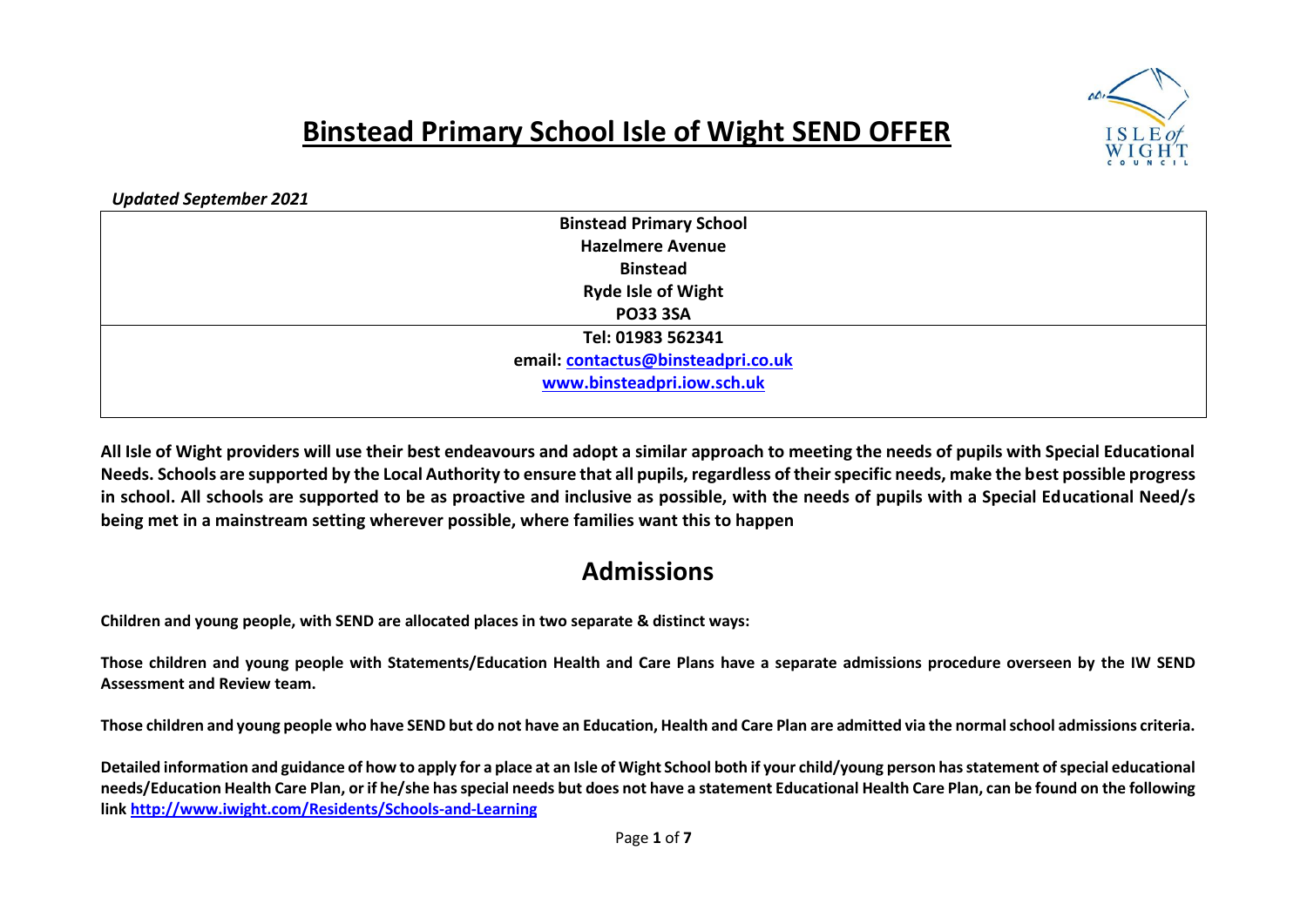## **PEOPLE WHO SUPPORT CHILDREN WITH SPECIAL EDUCATIONAL NEEDS/ DIFFICULTIES WITH LEARNING IN THIS SCHOOL:**

|                                                                                                                                                             | <b>Staff</b>                                             | <b>Summary of Responsibilities</b>                                                                                                                                                                                                                                                                                                                                                                                                                                                                                                                                                                                                                                                                                                                                                                                                                                         |
|-------------------------------------------------------------------------------------------------------------------------------------------------------------|----------------------------------------------------------|----------------------------------------------------------------------------------------------------------------------------------------------------------------------------------------------------------------------------------------------------------------------------------------------------------------------------------------------------------------------------------------------------------------------------------------------------------------------------------------------------------------------------------------------------------------------------------------------------------------------------------------------------------------------------------------------------------------------------------------------------------------------------------------------------------------------------------------------------------------------------|
| Who are the best people to talk<br>to in school about my child's<br>difficulties with learning/ Special<br><b>Educational Needs/Disabilities</b><br>(SEND)? | Class Teacher<br><b>Mr Stuart Harris</b><br><b>SENCo</b> | He/She is responsible for:<br>Planning, teaching and assessing, taking into account the differences in pupils<br>$\bullet$<br>abilities, aptitudes and interests.<br>Ensuring pupils receive their provision and support as set out in EHC plans or<br>$\bullet$<br>classroom suggestion support document.<br>Contacting parents if they have an SEN concern using out SEN identification<br>$\bullet$<br>pathway.                                                                                                                                                                                                                                                                                                                                                                                                                                                         |
|                                                                                                                                                             | Mrs Rebecca<br>Chessell-<br>Headteacher                  | He is responsible for:<br>Overseeing the day-to-day operation of the SEN policy<br>٠<br>Coordinating the provision for pupils with SEN<br>٠<br>Liaising and giving advice to fellow teachers<br>٠<br>Managing TAs (through Senior TA) with regards to their interventions<br>٠<br>Overseeing records of pupils with SEN<br>٠<br>Liaising with parents of pupils with SEN<br>$\bullet$<br>Making a contribution to staff training<br>Maintaining an overview of SEN provision<br>٠<br>Liaising with external agencies, LA support services, health, social services and<br>$\bullet$<br>voluntary bodies.<br>She is responsible for:<br>The day-to-day management of all aspects of the school's work, including provision<br>$\bullet$<br>for children with SEN.<br>Keeping the Governing body fully informed<br>$\bullet$<br>Working with the school's SENCo<br>$\bullet$ |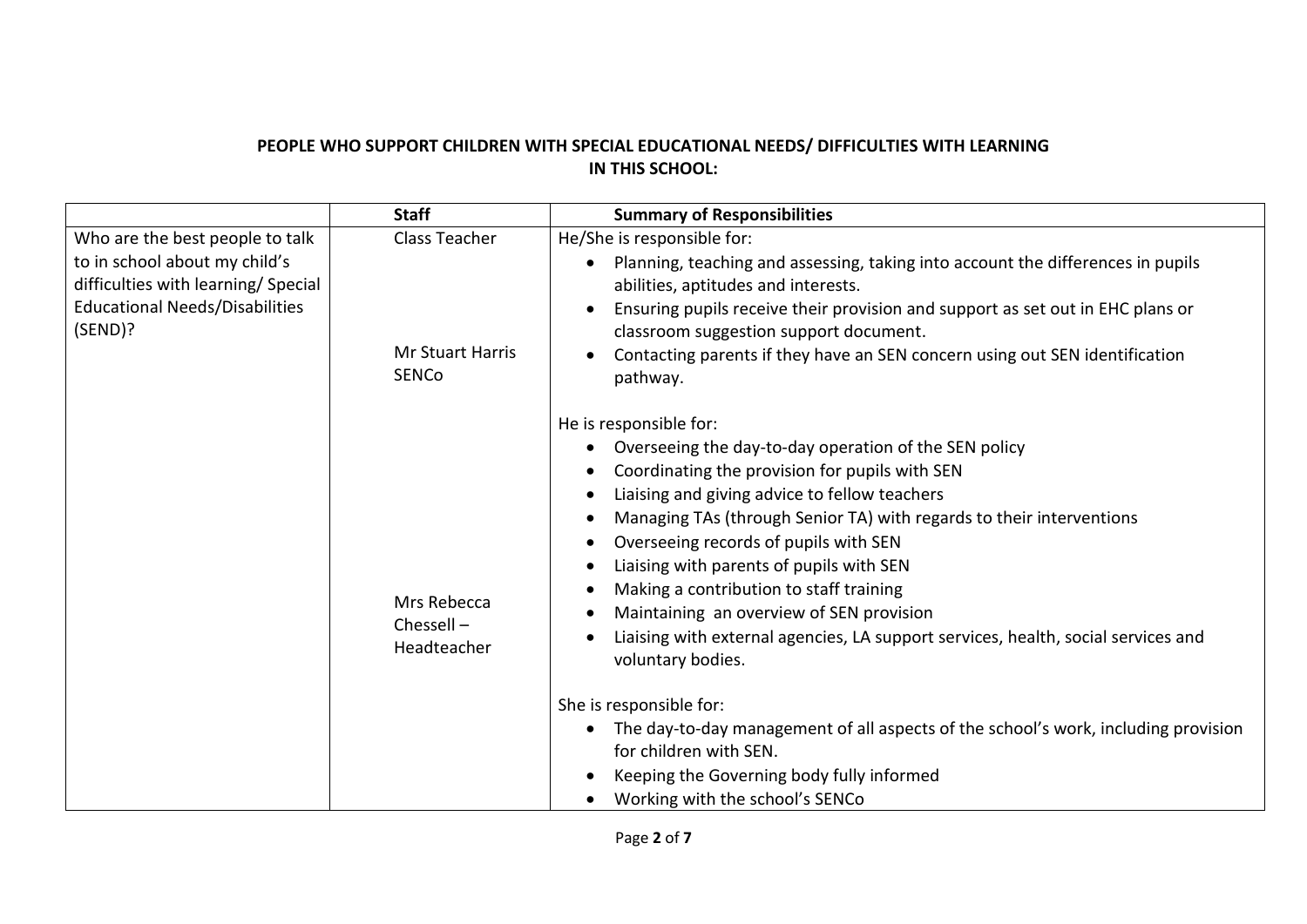## **HOW COULD MY CHILD GET HELP IN THE SCHOOL? :**

**Children and young people in Binstead Primary School will get support that is specific to their individual needs. This may be all provided by one or a number of people/agencies the class teacher or may involve:** 

- **Other staff in the school**
- **Staff who will visit the school from the Local Authority central services such as the ASD Outreach Team or Sensory Service (for students with a hearing or visual need)**
- **Staff who visit from outside agencies such as the Speech and Language therapy (SALT) Service**

|                                                                                                                    | Types of support provided also<br>showing the stage of the SEN<br><b>Code of Practice children will</b><br>be at when receiving this input | What would this mean for your child?                                                                                                                                                                                                                                                                                                                                                                                                                                | Who can get this kind<br>of support?                 |
|--------------------------------------------------------------------------------------------------------------------|--------------------------------------------------------------------------------------------------------------------------------------------|---------------------------------------------------------------------------------------------------------------------------------------------------------------------------------------------------------------------------------------------------------------------------------------------------------------------------------------------------------------------------------------------------------------------------------------------------------------------|------------------------------------------------------|
| What are the different types of<br>support available for children and<br>young people with SEND in this<br>school? | All children:<br><b>Quality First Teaching</b>                                                                                             | Your child will have their learning needs met through<br>high quality first teaching, using differentiated<br>activities that are aimed at your child's individual<br>level.                                                                                                                                                                                                                                                                                        | All children                                         |
|                                                                                                                    | All children:<br>Evidence based<br>interventions                                                                                           | Any child who is highlighted as falling behind during<br>our pupil progress meetings may be put forward for<br>interventions that run in school. This decision will be<br>made with the SENCo, Headteacher and class teacher.<br>Interventions include:<br>Rapid Reading<br>Paired reading<br>Language and Communication<br>ELKLAN (Speech and Language)<br>'Bucket' groups and intervention<br>Toe By Toe - Phonics intervention<br>Lego Therapy<br>Read/Write inc | Any child who is<br>highlighted as falling<br>behind |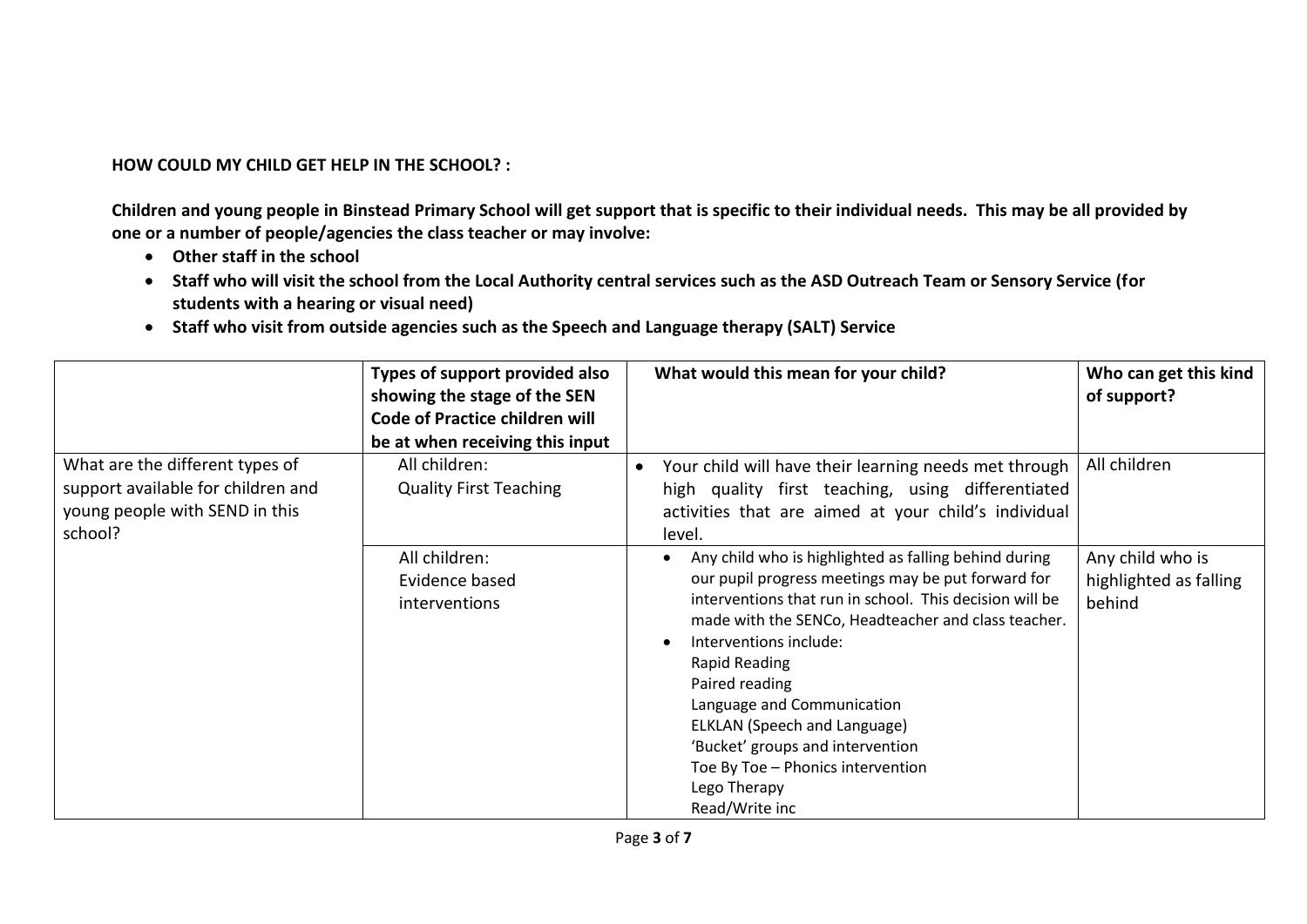|                                                                                              | All children:<br>Social and Emotional Wellbeing       | We offer support for children's emotional<br>wellbeing and mental health through various<br>interventions that we either run ourselves or can<br>access. Children who need this type of support<br>will be discussed with the SENCo and<br>Headteacher and the appropriate support will be<br>put in place.<br>Support within school can include:<br>SEAL groups (Social and Emotional Aspects of<br>Learning)<br><b>Emotional and Social TA Support</b><br>Bereavement support<br>Calming techniques<br><b>External ELSA support</b><br><b>Mindfulness</b><br>Play Therapy | All children who have<br>been highlighted as<br>having an emotional,<br>social, or mental<br>health need. |
|----------------------------------------------------------------------------------------------|-------------------------------------------------------|-----------------------------------------------------------------------------------------------------------------------------------------------------------------------------------------------------------------------------------------------------------------------------------------------------------------------------------------------------------------------------------------------------------------------------------------------------------------------------------------------------------------------------------------------------------------------------|-----------------------------------------------------------------------------------------------------------|
| How can I let the school know I am<br>concerned about the progress of my<br>child in school? | $\bullet$<br>end of the year.<br><b>Stuart Harris</b> | The first point of contact should always be your child's current class teacher. All of our teachers are happy<br>to speak to parents at a mutually convenient time. Also we have 3 Parent Consultation meetings with<br>parents each year, at which data reports/written information are issued. A full school report is issued at the<br>If you need further consultation after speaking to the class teacher, then you can contact the SENCo Mr                                                                                                                           |                                                                                                           |
| How will the school let me know if<br>they have any concerns about my<br>child?              | $\bullet$<br>they will ask the SENCo to attend.       | Class teachers will keep parents informed if they have concerns about your child. As soon as they feel there<br>are concerns about your child they will inform you. They will usually arrange to have a meeting with you and                                                                                                                                                                                                                                                                                                                                                |                                                                                                           |
| How is extra support allocated to<br>children and young people and how                       | $\bullet$<br>allocated around the school accordingly. | Extra support is identified in regular pupil progress meetings with the class teacher, SENCo and Headteacher.<br>They will identify which groups of pupils or individuals need what type of extra support and staff will be                                                                                                                                                                                                                                                                                                                                                 |                                                                                                           |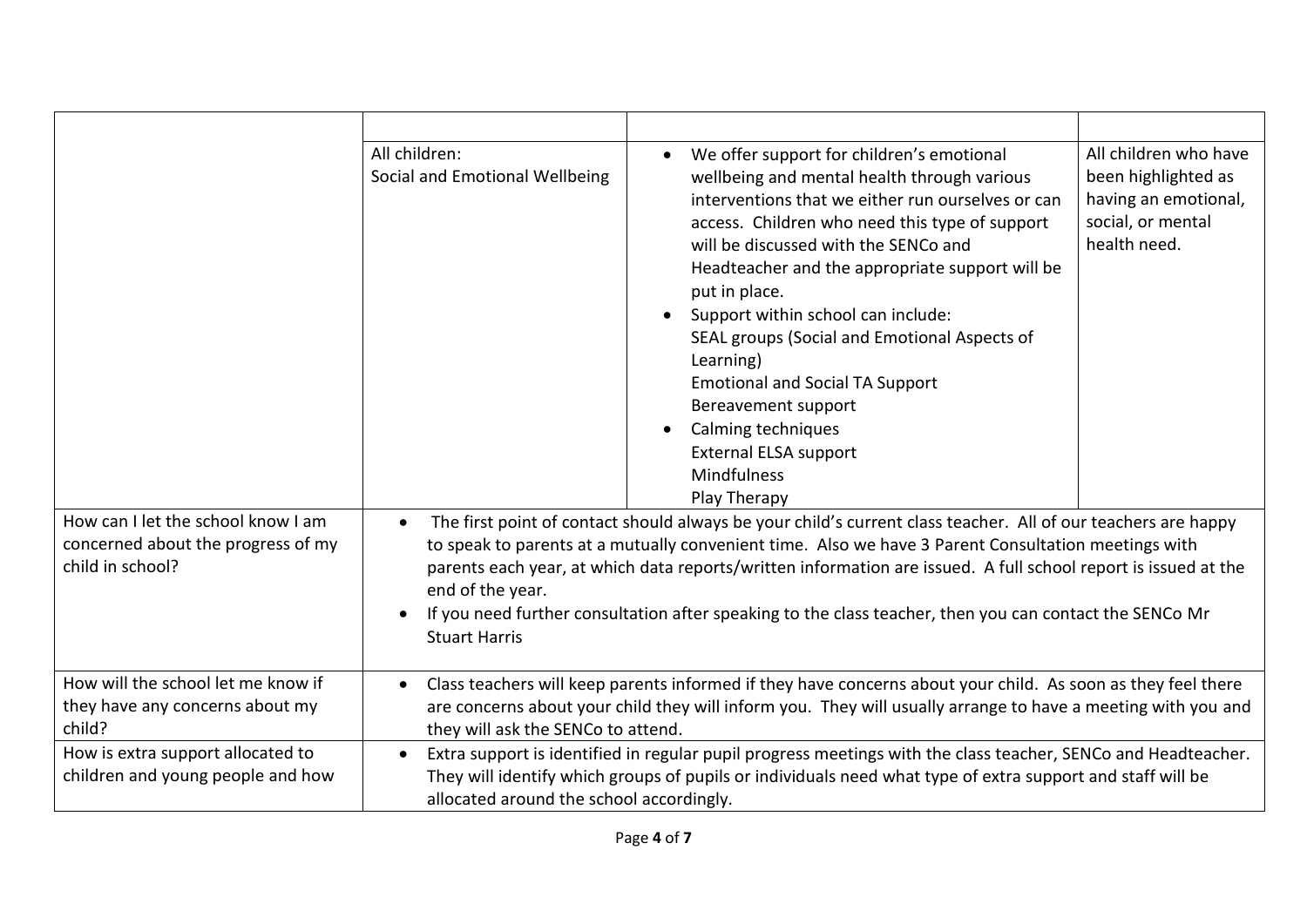| do they move between the different<br>levels?                                                                                                                                             | Any child needing extra support through an intervention will be carefully monitored in terms of their levels of<br>$\bullet$<br>progress to ensure that they exceed expected progress in order for them to catch up.                                                                      |                                                                                                                                                                                                                                                                                                                                                                                                                                                                                                                                                                     |
|-------------------------------------------------------------------------------------------------------------------------------------------------------------------------------------------|-------------------------------------------------------------------------------------------------------------------------------------------------------------------------------------------------------------------------------------------------------------------------------------------|---------------------------------------------------------------------------------------------------------------------------------------------------------------------------------------------------------------------------------------------------------------------------------------------------------------------------------------------------------------------------------------------------------------------------------------------------------------------------------------------------------------------------------------------------------------------|
| What specialist services are available<br>at or accessed by the school?                                                                                                                   | A. Directly funded by<br>the school                                                                                                                                                                                                                                                       | Educational Psychology Service - Hampshire Educational Psychology<br>$\bullet$<br>Service<br>Medina House Special School Outreach<br>$\bullet$                                                                                                                                                                                                                                                                                                                                                                                                                      |
|                                                                                                                                                                                           | B. Paid for centrally by the Local<br>Authority but delivered in school                                                                                                                                                                                                                   | Speech and Language Therapy<br>$\bullet$<br><b>Occupational Therapy</b><br>$\bullet$<br>Communication and Language Team (CAL)<br>$\bullet$<br>Educational Psychologist support (for EHCP Assessments only)                                                                                                                                                                                                                                                                                                                                                          |
|                                                                                                                                                                                           | C. Provided and paid for by the<br>Health Service but delivered in<br>school                                                                                                                                                                                                              | <b>School Nurse</b><br>$\bullet$                                                                                                                                                                                                                                                                                                                                                                                                                                                                                                                                    |
| How are staff in the school supported<br>to work with children & young people<br>with an SEND?<br>What training have the staff<br>supporting children with SEND had or<br>have available? | $\bullet$<br>In house training on SEND has been delivered this year<br>$\bullet$<br>$\bullet$<br>The Headteacher holds the national SENCo qualification<br>$\bullet$<br>$\bullet$<br>Staff have access to computer-based training packages on SEND<br>$\bullet$<br>$\bullet$<br>$\bullet$ | All staff have received training in interventions that may be accessed by a child with SEND<br>We employ a SENCo who has undertaken the national SENCo qualification in 2019/20<br>We offer staff training when required through the Local Authority or other partners.<br>A number of support staff are trained in running Language and Communication groups<br>A number of staff are ELKLAN trained to support Speech, Language and Communication.<br>Use of action research to better understand the successes of the strategies and interventions that are run. |
| How will activities/teaching be<br>adapted for my child with learning<br>needs?                                                                                                           | $\bullet$<br>support your child.                                                                                                                                                                                                                                                          | Teaching will be differentiated by the class teacher depending upon the needs of your child and what level<br>they are working at. If any specialist equipment is needed then the school will aim to provide it in order to                                                                                                                                                                                                                                                                                                                                         |
| How will the curriculum be matched<br>to my child's needs?                                                                                                                                | inclusive for all children to enjoy and achieve.                                                                                                                                                                                                                                          | The curriculum will be matched to suit the needs of your child and the school will make sure that it is fully                                                                                                                                                                                                                                                                                                                                                                                                                                                       |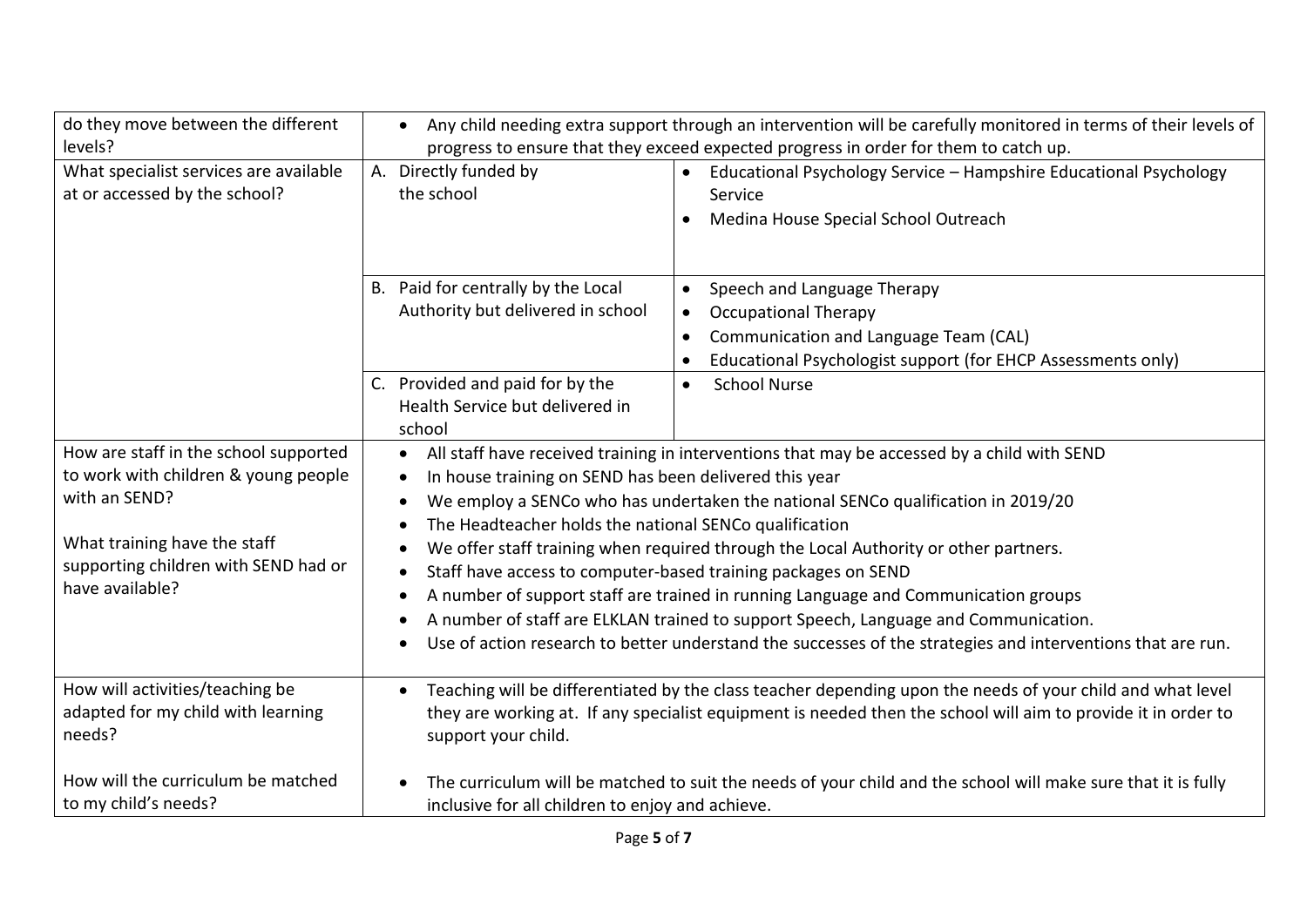| How will I know how my child is doing<br>and how will you help me to support<br>my child's learning? | The class teacher and SENCo will keep detailed records and monitoring information on your child's progress.<br>$\bullet$<br>You will be given feedback on your child's progress at parent's evenings or at a termly SEN review meetings.<br>However, more frequent updates can be arranged at the discretion of the class teacher.<br>If your child needs support at home the class teacher will discuss with you on how best to do that and<br>provide resources that can be accessed via our Google classroom platform.<br>If your child identified using our SEN identification pathway each class teacher will be provided with<br>appropriate strategies to best support the diagnosis, these will include and suggestions provided by external<br>agency reports. |
|------------------------------------------------------------------------------------------------------|-------------------------------------------------------------------------------------------------------------------------------------------------------------------------------------------------------------------------------------------------------------------------------------------------------------------------------------------------------------------------------------------------------------------------------------------------------------------------------------------------------------------------------------------------------------------------------------------------------------------------------------------------------------------------------------------------------------------------------------------------------------------------|
| How will the school measure the<br>progress of my child?                                             | Your child's progress will be reviewed in regular pupil progress meetings with the class teacher, SENCo and<br>$\bullet$<br>Headteacher. Progress will be measured by formative (ongoing) assessments and summative (end of<br>term/unit) assessments. Diagnostic assessments may also be carried out.                                                                                                                                                                                                                                                                                                                                                                                                                                                                  |
| What is the pastoral, medical and<br>social support available in the school?                         | Pastoral and social support:<br><b>Emotional/Social TA</b><br>Social Skills Group<br><b>School Nurse</b>                                                                                                                                                                                                                                                                                                                                                                                                                                                                                                                                                                                                                                                                |
| What support will there be for my<br>child's overall wellbeing?                                      | ELSA support (funded when required.)<br>Play Therapy (funded when required)                                                                                                                                                                                                                                                                                                                                                                                                                                                                                                                                                                                                                                                                                             |
| What support is there for behaviour,<br>avoiding exclusion and increasing<br>attendance?             | We will endeavour to support any child with a behavioural need by trying to identify the underlying cause for<br>that behaviour, and to support the child and family in ways to improve the situation<br>Support may include:<br>$\bullet$<br><b>ELSA (Emotional Literacy Support Assistant)</b><br><b>EWO</b> (Education Welfare Officer)<br>Early Help Assessment                                                                                                                                                                                                                                                                                                                                                                                                     |
| What support does the school have<br>for me as a parent of child with a<br>SEND?                     | We run an open school policy where parents are free to come to talk to class teachers and the SENCo as and<br>when needed<br>We offer early Help to those families that meet the criteria, and through this further support networks can be<br>accessed, such as parenting support, the disabled children's team, Barnardos support, strengthening families.<br>We signpost parents of children with SEND to SEND IASS.                                                                                                                                                                                                                                                                                                                                                 |